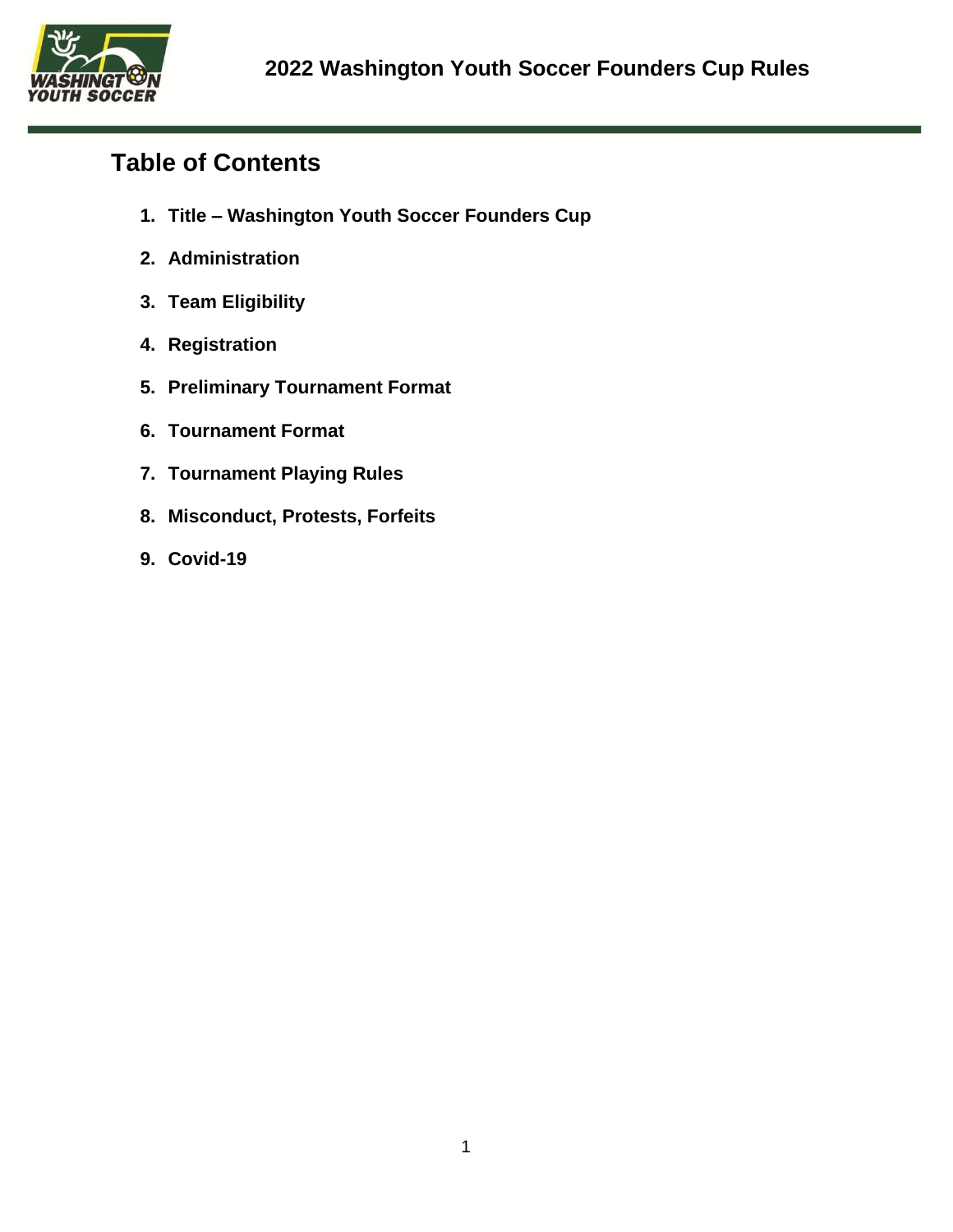

## **1. Title – Washington Youth Soccer Founders Cup**

- 1.1. The Washington Youth Soccer Founders Cup shall be governed by these rules.
- 1.2. The Washington Youth Soccer Founders Cup hereafter referred to as Founders Cup - is open to all boys and girls teams Under 10 through Under 19 comprised of properly registered Washington Youth Soccer players affiliated with Member Associations, provided such teams entering and their Association are in good standing with Washington Youth Soccer and the team is in compliance with and has not violated the rules of Washington Youth Soccer. Any team using an ineligible player(s) will forfeit all of its tournament games.
- 1.3. The Founders Cup is for teams that have not played in the Regional Club League.
- 1.4. This will not be a single elimination tournament.
- 1.5. Important Dates (2022):
	- Registration Fee: \$480
	- Schedule Posted: December 10, 2021
	- Roster Freeze: January 5th, 2022 @ 11:59pm
	- Semi/Final: February 4-6, 2022, at Starfire Sports

### **2. Administration**

- 2.1. The State Cup tournaments will have a Tournament Committee Chair appointed by Washington Youth Soccer's State Cup Director.
- 2.2. The State Cup Director will have final authority in all decisions made by the Tournament Chair(s) and Tournament Committee, as well as serve on the Tournament Committee.

### **3. Team Eligibility**

- 3.1. Teams must compete in at least a 4-team approved league during the current seasonal year in Washington Youth Soccer, US Youth Soccer Regional League or US Youth Soccer National League, or with Washington Youth Soccer's permission in another State Association, except for the Under 19 age group for boys and girls.
	- The league competition must consist of a minimum of one game against each of 3 different teams participating in the league.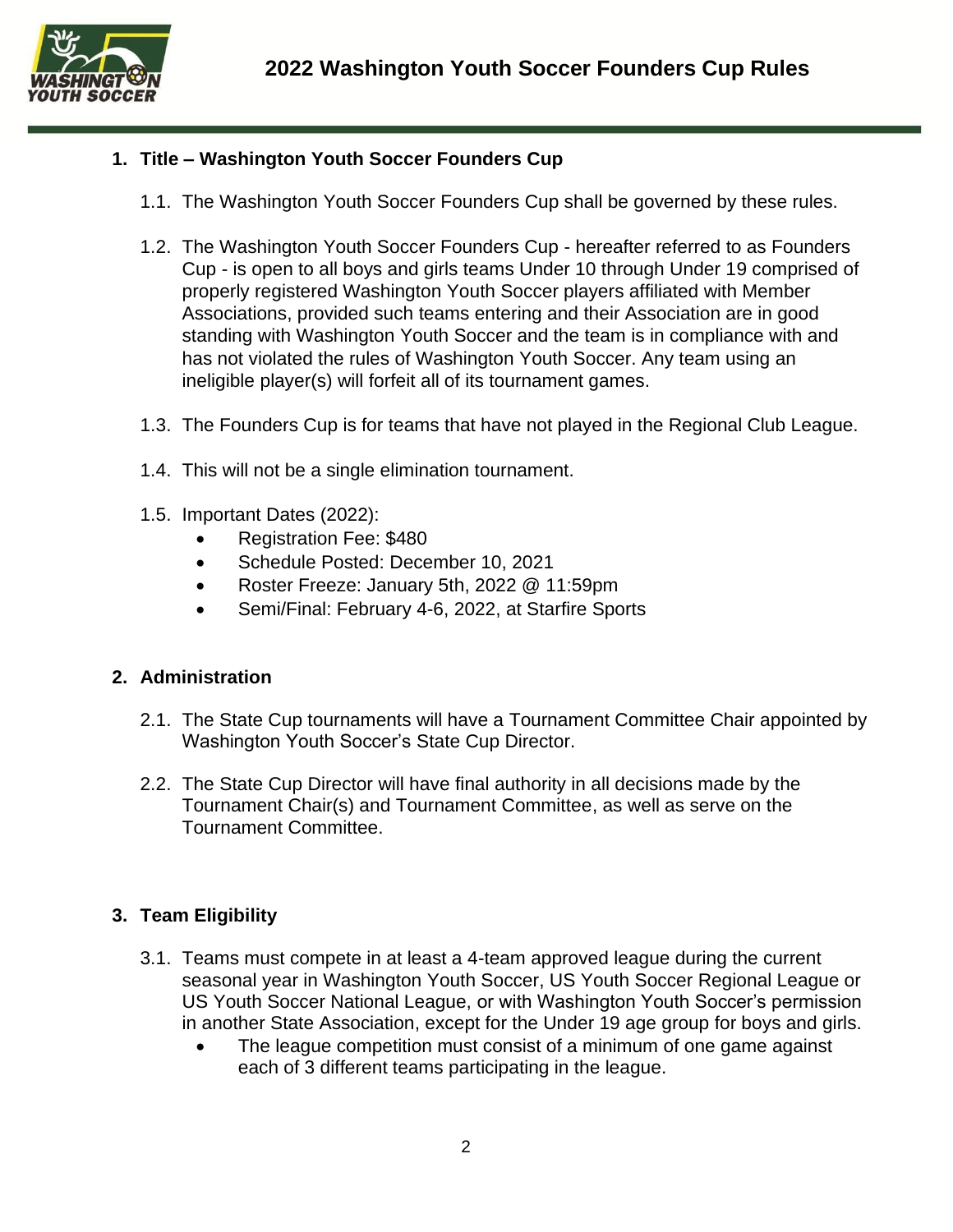

- 3.2. Players may participate in any of the four state cup tournaments but in only one tournament at a time and on only one roster in each state tournament regardless if age groups are scheduled at various times of the seasonal year.
- 3.3. Players can be rostered to only one (1) team in Founders Cup
- 3.4. A team must be completely finished with their state cup tournament before a player from that team is eligible to participate in a different state cup tournament.
- 3.5. Players may not play on a team in a lower or equal level tournament if they have played in a higher level state cup tournament in the same seasonal year.
- 3.6. Each player and team official listed on a team roster must carry a US Youth Soccer Player Card.
	- The US Youth Soccer Player Card must include a current photograph of the player or team official and have the team ID number. They shall be laminated and be present at every game.
	- These passes are to be surrendered to the referee prior to each game. The referee will return all Player Cards to the coach after verifying all players are eligible to play.
- 3.7. Any non-credentialed or improperly credentialed player or coach shall have their passes pulled and they may not play or participate in that game.
	- Players must remove their jersey and will not be considered an active member of the team.
	- Coaches will be removed from the field of play and not be involved in the instruction/direction of the team before, during, and after the game.
- 3.8. Every adult who is working with the players and/or team must carry a current Player Card which includes a current and approved Risk Management (RMA) number.
- 3.9. No more than four (4) bench personnel per team will be allowed on the designated team sideline.

### **4. Registration**

- 4.1. All rosters will be verified by the Member Association Registrar before the roster freeze date for the teams from the Member Association in the tournament.
- 4.2. Applications for Founders Cup must be accompanied by the proper entry fee before the application is accepted.
- 4.3. Washington Youth Soccer will accept roster additions, releases, and transfers up to the roster freeze date set by the Tournament Committee Chair(s) and the State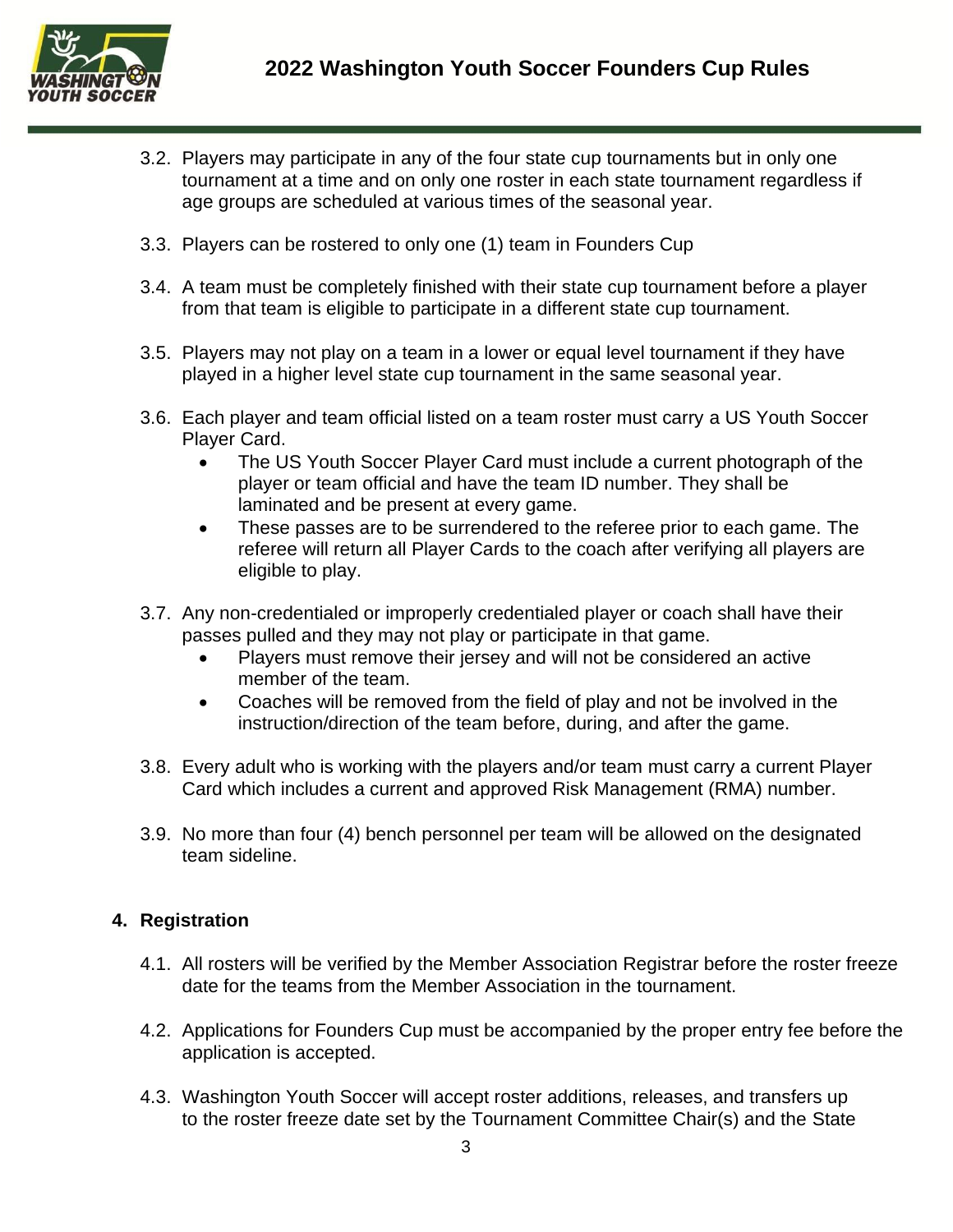

Cup Director, in conformance with the then-applicable regulations of the US Youth Soccer National Championship Series and National Presidents Cup.

- 4.4. Team entries may be accepted to help fill brackets. **No player movement will be allowed after the published roster freeze date.**
- 4.5. Any team dropping from a state cup tournament shall be subject to the following:
	- If a team drops out before the first game, the team's Member Association will be fined \$500.00.
	- If a team drops out during the preliminary round, the team's Member Association will be fined \$600.00. However, if a team drops out of the tournament immediately prior to their last scheduled preliminary game or anytime thereafter, the team's Member Association will be fined \$700.00 and the coach or coaches will be reported to the Washington Youth Soccer Ethics Committee.
	- A portion of the fines may be used to defray reasonable and documented expenses of the home team to include referees and field rental, at the approval of the Tournament Committee Chair(s) and State Cup Director.
	- If a team withdraws after the quarterfinals, the team may be suspended for one (1) full year from entering all Washington Youth Soccer sponsored State Cup tournaments.
- 4.6. There will be no refund of the entry fee after the registration deadline unless the tournament, for a certain age group, is canceled due to a single entry.
	- That team may be given the option of playing "up" an age level.
	- Teams that drop before the registration deadline may receive a refund after the refund request form is completed and approved by the State Cup Director and Tournament Committee Chair(s).
	- Teams that drop after the registration deadline but before brackets have been posted will not receive a refund.
- 4.7. If a team requests to change their Founders Cup tournament preference after the registration deadline but before the brackets are completed, they will incur a \$50.00 change fee, if approved by the Tournament Committee Chair(s).
	- If this request to change occurs after the brackets are posted, there will be a \$200.00 change fee, if approved by the Tournament Chair(s).

## **5. Preliminary Tournament Format**

5.1. The Tournament Committee Chair(s) and the State Cup Director are responsible for scheduling all tournament games.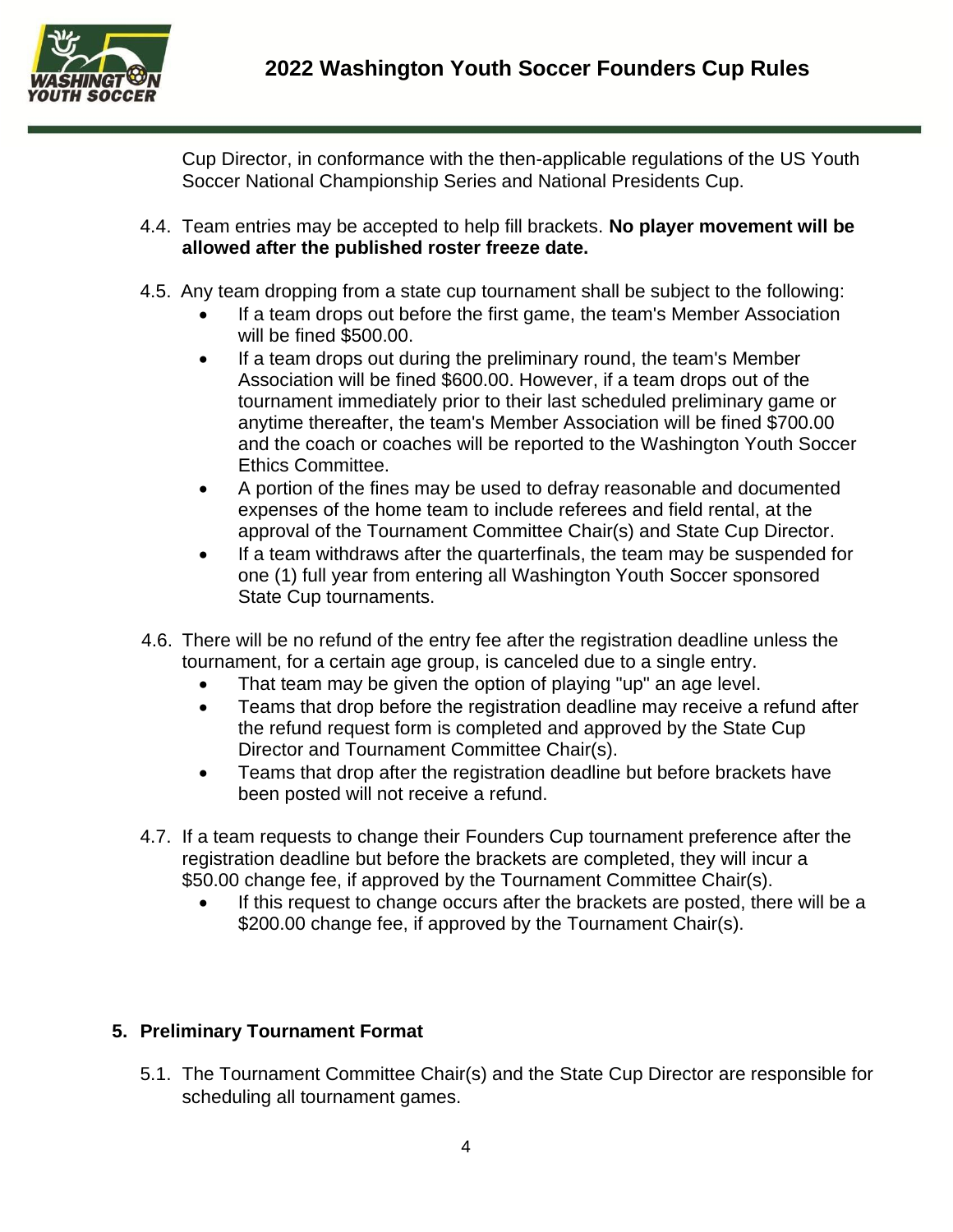

- 5.2. The State Cup Director also has the ability to mandate any game date change if there are conflicting issues with either team.
- 5.3. All tournament games shall be played on the day scheduled.
	- To declare a field unplayable due to adverse weather conditions will be the prerogative of the referee, the Tournament Committee Chair(s) and the State Cup Director.
	- If games are canceled due to an unplayable field or adverse weather that prevents a team from traveling to the venue site, the Tournament Committee Chair(s) and the State Cup Director will determine the rescheduling.
	- Game may be left not played if applicable, in which case no points will be awarded for either team.
- 5.4. If there is more than one game scheduled on the same day, there will be 6 hours between game start times.
- 5.5. Requests for rescheduling a game shall be directed to the opponent's team manager or coach.
	- With the exception of state cup semifinals and finals, securing referees and a field is the responsibility of the team manager or whomever the team manager delegates that responsibility to.
- 5.6. The preliminaries through quarterfinals may be executed at a central host site.
	- An application to be a host site will be reviewed by the Tournament Committee and the State Cup Director, then the host sites will be notified prior to Cup play.
	- The host sites will be announced to participants prior to Cup play.
- 5.7. Responsibilities of Coaches and Managers of the assigned **Home team** (if games are not hosted at one venue):
	- Providing confirmation to the visiting team with game time and adequate directions to the home team's venue no less than 72 hours prior to the game and no later than 9:00 PM Wednesday night via phone and email.
	- Marking the field of play.
	- Providing a proper game ball.
	- Providing nets.
	- Confirming that a referee has been assigned by their Member Association referee coordinator for any game that has had a change in time, place, or date since originally scheduled and confirmed with the opposing team.
- 5.8. Responsibilities of Coaches and Managers of the assigned **Visiting team** (if games are not hosted at one venue):
	- Visiting teams must confirm to the home team receipt of the above directions, game time and field location on the Thursday night prior to the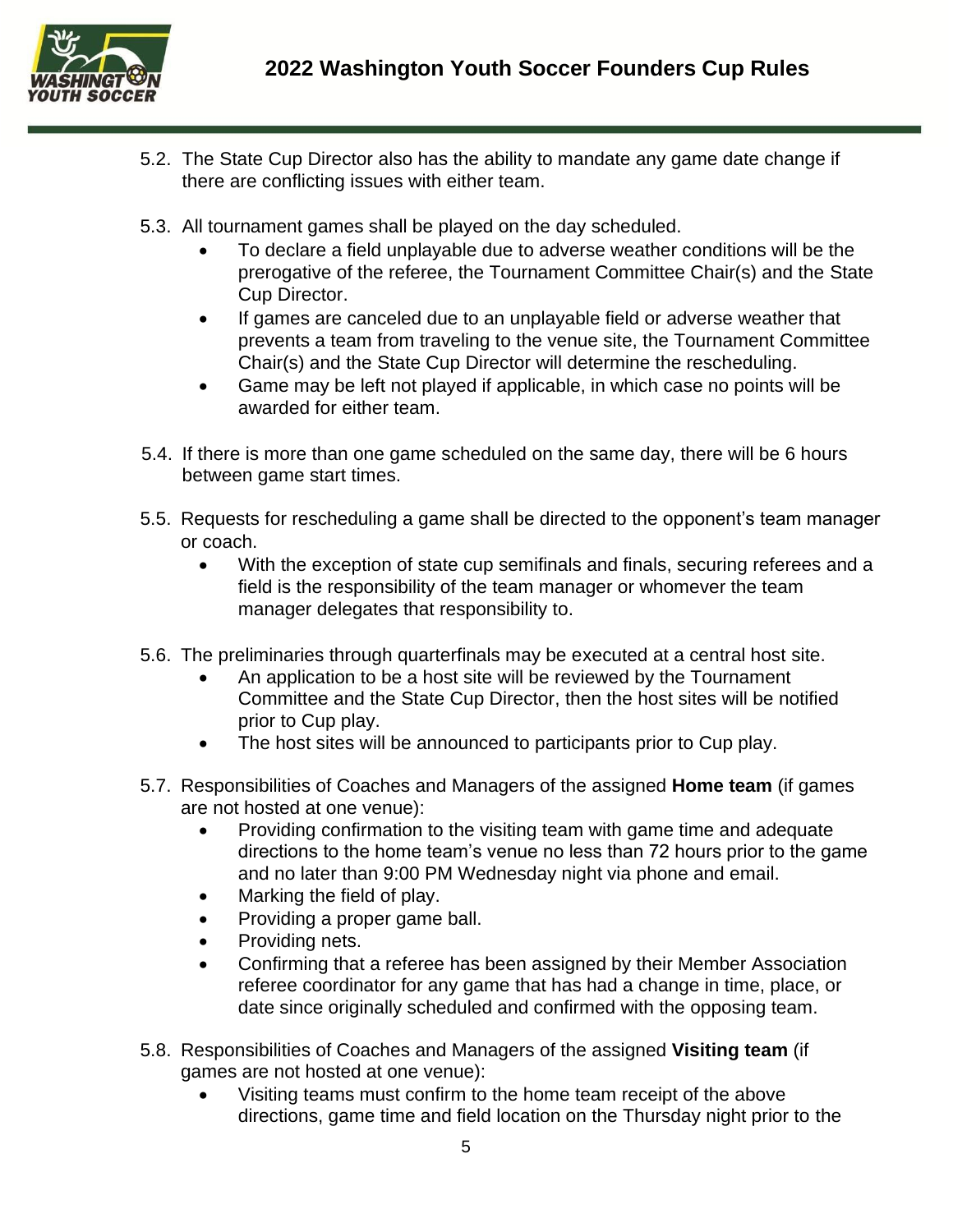

game, by no later than 9:00 PM, and changes within 72 hours of the game must be re-confirmed by the visiting team.

- 5.9. If both teams are properly notified (per Section 5.7 and 5.8) and one fails to show up, following a 15-minute grace period, the game will be forfeited to the showing team
	- Extenuating circumstances may be favorably considered by the Tournament Committee Chair(s) and the State Cup Director.
- 5.10. If a game is not played on the scheduled field, following approval of the change by the Tournament Committee Chair(s) and the State Cup Director, it is the responsibility of the coach calling for the change to follow up on all coordination, i.e., notification of the rescheduled game to the Tournament Committee Chair(s) and the State Cup Director, both Association Representatives, opposing coach and referee coordinators.
	- If a game is not played due to inadequate coordination, it will be declared a forfeit against the team calling for the change.
- 5.11. Failure of a referee to show up will not be the cause for canceling or protesting the game.
	- A substitute official must be chosen upon agreement by both coaches and that official's decision will be final and must be in writing.
- 5.12. If a team has to travel more than seventy five (75) miles one way from their club address to play a game, the home team must schedule the game at a reasonable time for travel (10:00 AM - 4:00 PM) unless games are hosted at one central host site.
	- Exceptions to this rule may apply if the traveling team agrees to the change in writing.

## **6. State Tournament Format**

- 6.1. All Semi-final and Final games will be scheduled by the Tournament Committee Chair(s) and the State Cup Director, and referees will be assigned.
	- All Semi-Final and Final games will be played at Starfire Sports Complex in Tukwila, WA.
- 6.2. Washington Youth Soccer and the State Cup Director will determine the tournament format – game times, fields, etc.
- 6.3. If teams are playing cross over bracket and two teams need to qualify then the best two teams out of the group will qualify. If four teams need to qualify then the first place of each bracket will qualify + the top two best teams remaining.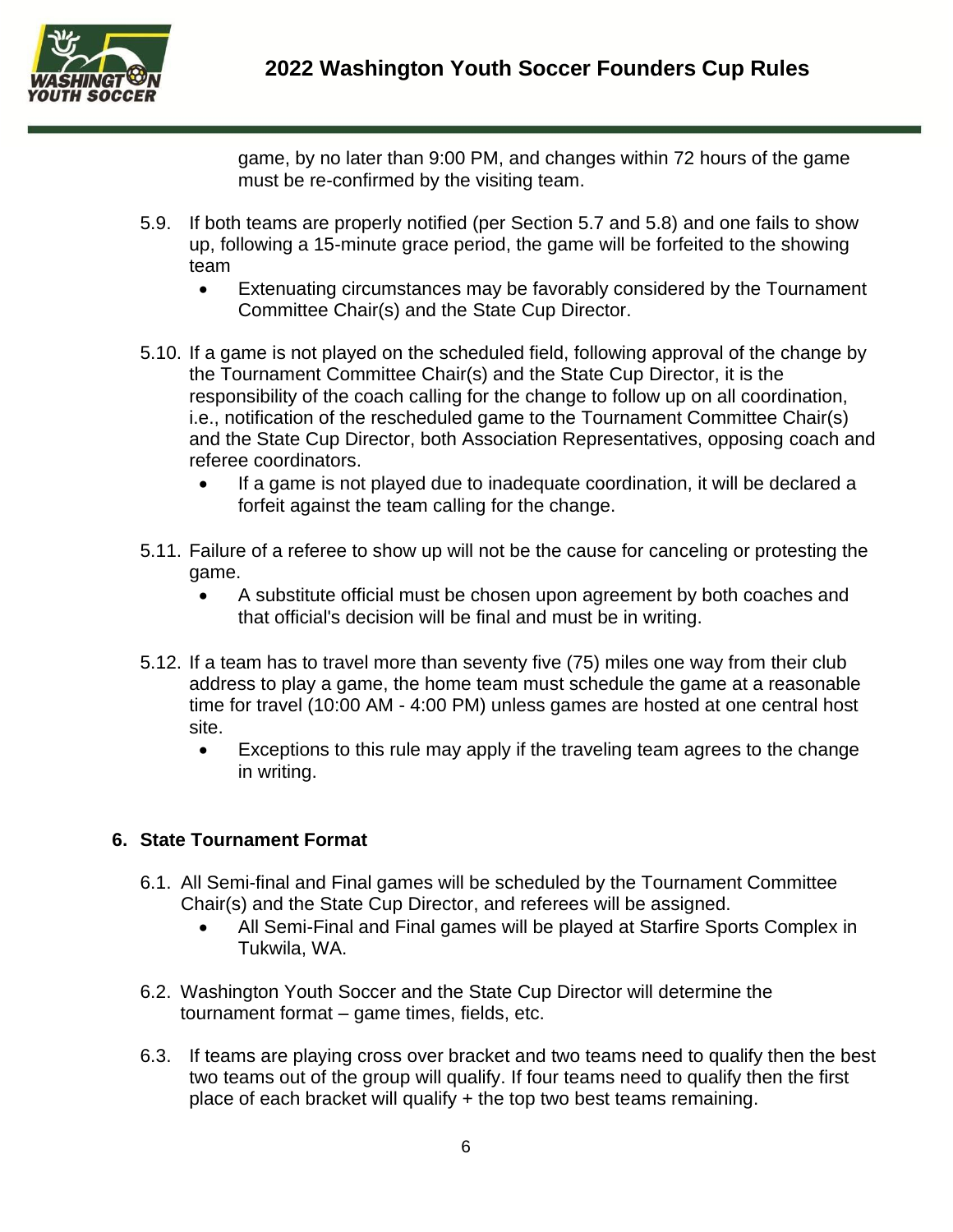

## **7. Tournament Playing Rules**

- 7.1. All games will be played in accordance with FIFA Laws of the Game except as specifically modified under "Washington Youth Soccer Rules of Competition" or unless stated herein.
- 7.2. Each coach must submit a tournament approved game roster sheet to the referee showing players' names and jersey numbers prior to the start of each game.
- 7.3. The designated Home team will be responsible for changing color of the uniform jersey in the event of a color conflict.
	- All teams are required to carry contrasting colored jersey to all games.
- 7.4. Each player shall have a number on their jersey. The number shall be affixed to the back of the jersey, clearly visible and a minimum of six (6) inches high.
	- Each player on a team must wear a number different from the number of every other player on the team –
	- Numbered jerseys for goalkeepers are optional.
- 7.5. In accordance with US Youth Soccer National Championship Series rules, the Founders Cup will follow the below rules regarding **substitutions**:
	- There shall be unlimited substitutions in all age groups.

| <b>Age Group</b> | <b>Game Time</b> | <b>Ball Size</b> | <b>Circumference</b> | Weight     | Overtime   |
|------------------|------------------|------------------|----------------------|------------|------------|
| Under 19         | $2x45$ min       | #5               | $27" - 28"$          | 14-16 oz   | $2x15$ min |
| Under 18         | $2x45$ min       | #5               | $27" - 28"$          | 14-16 oz   | $2x15$ min |
| Under 17         | $2x45$ min       | #5               | $27" - 28"$          | 14-16 oz   | $2x15$ min |
| Under 16         | $2x40$ min       | #5               | $27" - 28"$          | 14-16 oz   | $2x15$ min |
| Under 15         | $2x40$ min       | #5               | $27" - 28"$          | 14-16 oz   | $2x15$ min |
| Under 14         | $2x35$ min       | #5               | $27" - 28"$          | 14-16 oz   | $2x10$ min |
| Under 13         | $2x35$ min       | #5               | $27" - 28"$          | 14-16 oz   | $2x10$ min |
| Under 12         | $2x30$ min       | #4               | $25" - 26"$          | $11-13$ oz | $2x10$ min |
| Under 11         | $2x30$ min       | #4               | $25" - 26"$          | $11-13$ oz | $2x10$ min |
| Under 10         | $2x25$ min       | #4               | $25" - 26"$          | 11-13 oz   | $2x5$ min  |

7.6. Game Duration, Ball Size, and Overtime Periods:

- If games are tied at the end of both overtime periods, the game will move to kicks from mark and follow FIFA procedures. There will be no Overtime in semi final and final games, straight to kicks from the mark
- 7.7. Goal Dimensions:

| Age Group              | <b>Dimensions</b>                                         |
|------------------------|-----------------------------------------------------------|
| $U9 - U10$             | 6 foot 6 inch by 18 foot 6 inch                           |
| <mark>U11 – U12</mark> | 6 foot 6 inch by 18 foot 6 inch $-7$ foot by 21 foot goal |
| $ U13+$                |                                                           |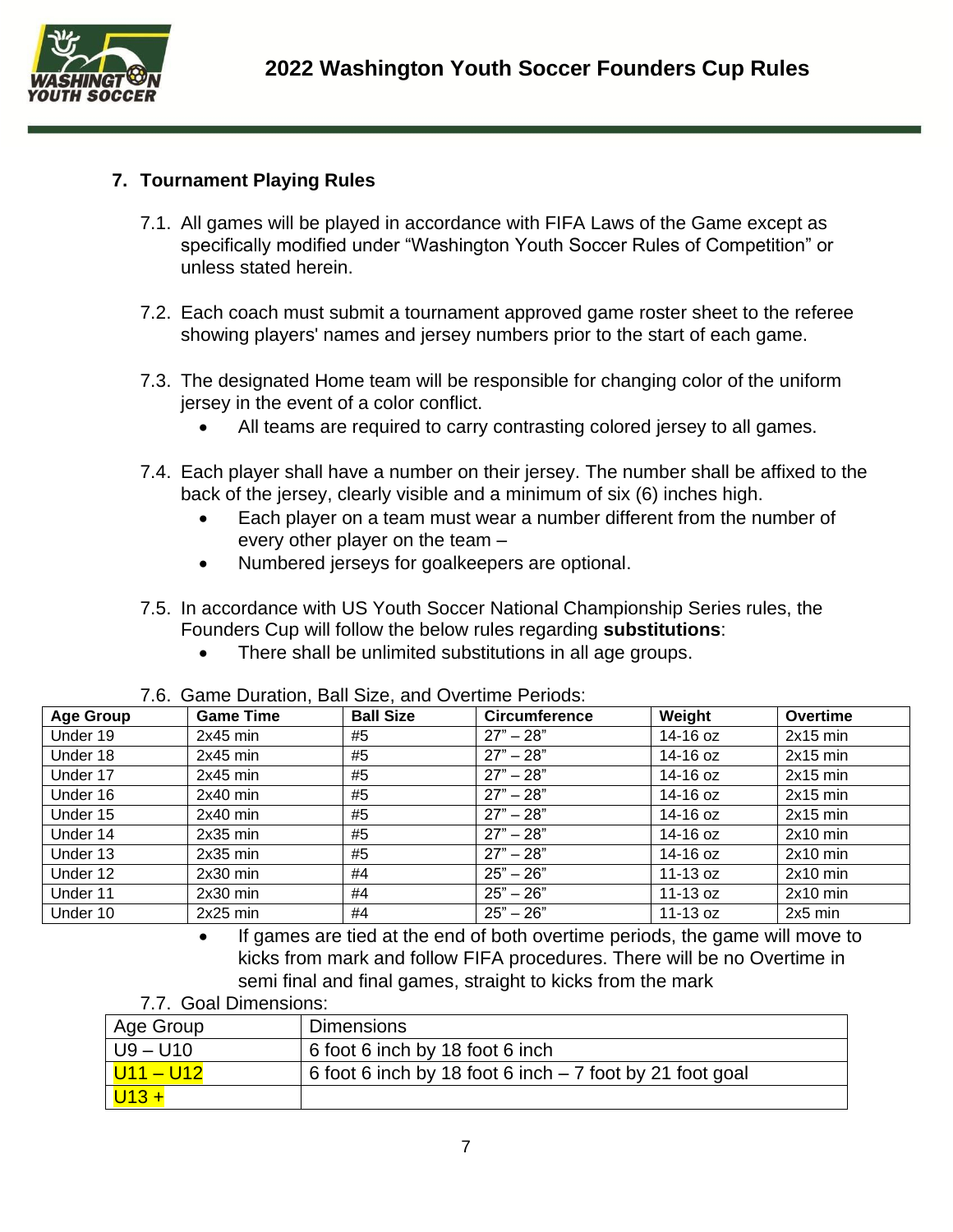

- These are the recommendations made by USSF, USYS, and Washington Youth Soccer.
- When possible, these goals should be used and will likely be used during the State Cup semifinals and finals.
- 7.8. If it has been determined that a game is abandoned by the referee due to actions of the coach, players, spectators or any combination thereof, NO REPLAY WILL BE GRANTED.
- 7.9. Furthermore, if at the time of the abandonment:
	- The opposing team is ahead, the score will be the final score.
	- The team causing the abandonment is ahead, the game shall be considered forfeited and a score of 1-0 in favor of the opposing team will be awarded.
	- The score is tied, the game shall be considered forfeited and a score of 1-0 in favor of the opposing team will be awarded.
	- It has been determined that both teams caused the abandonment, then both teams will be given a loss, zero points for both teams. If this occurs in single elimination games the decision goes back to the Tournament Committee Chair(s) and the State Cup Director.
- 7.10. In all cases where a game has been postponed or abandoned by a referee due to inclement weather, Tournament Committee Chair(s) and the State Cup Director shall determine whether the game is to be replayed in its entirety or whether the score at the time of postponement or abandonment shall stand and the game be counted as a completed game.
	- Game may be left not played if applicable, in which case no points will be awarded for either team. Please refer to Washington Youth Soccer's Travel Policy for further details.
- 7.11. Teams will be awarded points based on the following point structure:
	- 3 points for a win
	- 1 points for a draw
	- 0 (zero) points for a loss
- 7.12. Ties in divisional standings between two (2) teams will be resolved as follows:
	- Head to Head (winner of match between 2 teams)
	- Winner of most games
	- Goal differential (goals scored minus goals against) with a maximum of six goals per game
	- Most goals scored with a maximum of six per game
	- Midweek game for teams to decide who is to go on
	- Flip of coin for seeding purposes in the elimination phase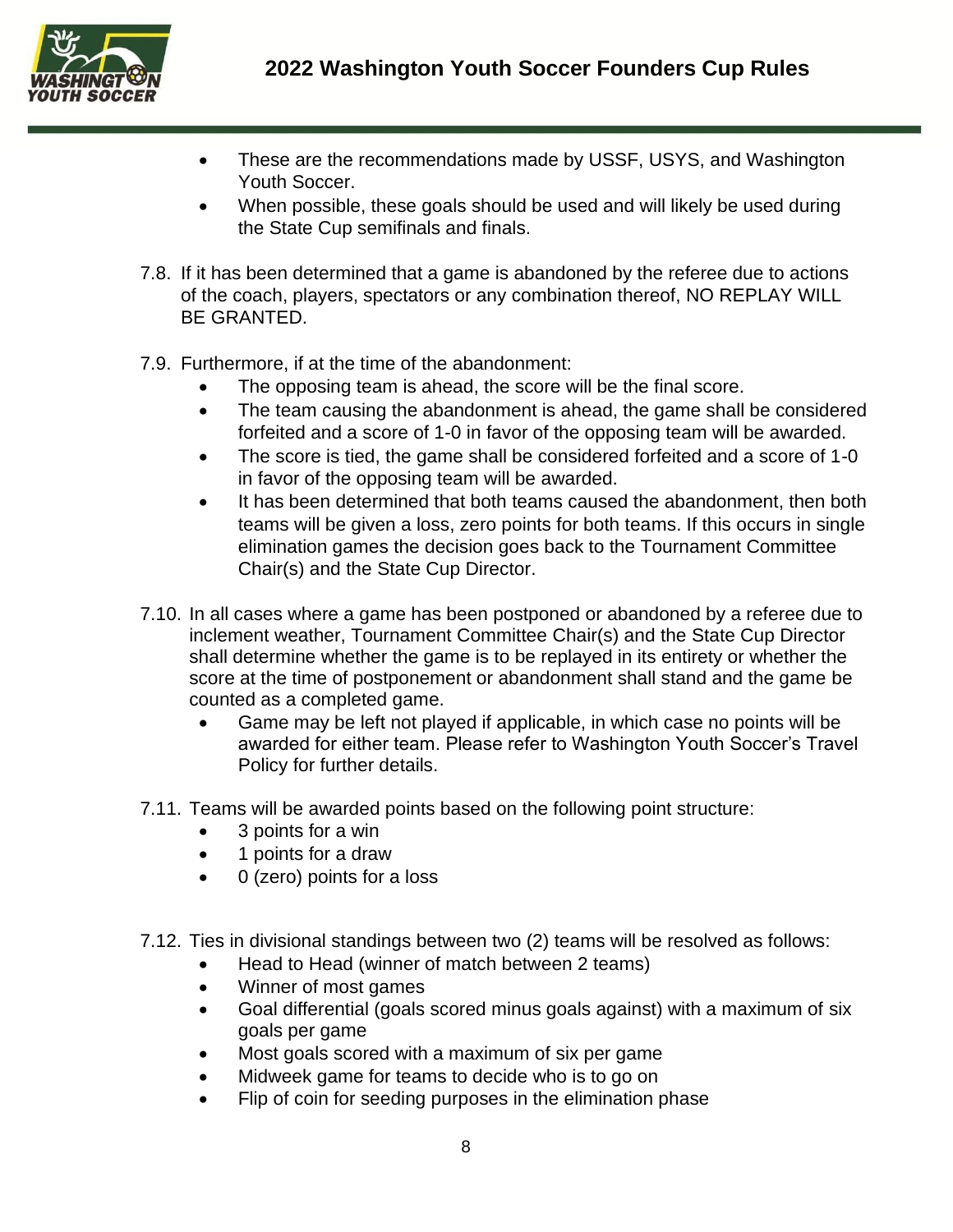

- 7.13. Ties will stand in preliminary rounds.
- 7.14. When two teams are tied across the board for first place in a division, and they are playing each other in their final preliminary round game, they will determine a winner using the age appropriate overtime periods (Section 7.6) of the state cup tournament rules to establish the first and second place teams in that division.
	- The teams' Association Tournament Representative must notify the teams of the requirement that the match cannot end in a draw and the winner be determined as specified above prior to the game upon the direction of the tournament scorekeeper or Tournament Committee Chair(s) and the Competition Development Manager.
	- Game results will be recorded as a tie.
- 7.15. If more than two (2) teams are tied at the end of the preliminary round, the tiebreaking criteria will be used in the order shown (Section 7.12), starting at Winner of most games.
- 7.16. Score reporting The coach or manager of both teams must insert the final score of all games through the Semi-finals round, within 24 hours of the match.
- 7.17. The home team will be listed first in a tie breaking, elimination, semi-final or final game.
- 7.18. Maximum Rosters:
	- Under 10 teams can have a maximum of 12 players on the roster.
	- Under 11 and Under 12 teams can have a maximum of 16 players on the roster.
	- Under 13 and Under 14 teams can have a maximum of 18 players on the roster.
	- Under 15 Under 19 teams can have a maximum of 22 players on the roster.
- 7.19. For U11 and U12, we will be using the Rules of Competition 9U-12U. No Heading and Implementations of the build out lines for U11 only.

### **8. Misconduct, Forfeit, Appeals**

- 8.1. Forfeits will be reported as a 3-0 win for the opponent. The committee reserves the right to penalize a team for any forfeits deemed inappropriate and/or intentional.
- 8.2. Any infraction or violation of Washington Youth Soccer State Cup Rules may result in any of the following penalties:
	- Ineligibility of a player or team for tournament play;
	- Forfeiture of a game or games;
	- Return of tournament trophy and/or medals;
	- Revocation of the title "Tournament Champion" and all rights associated with